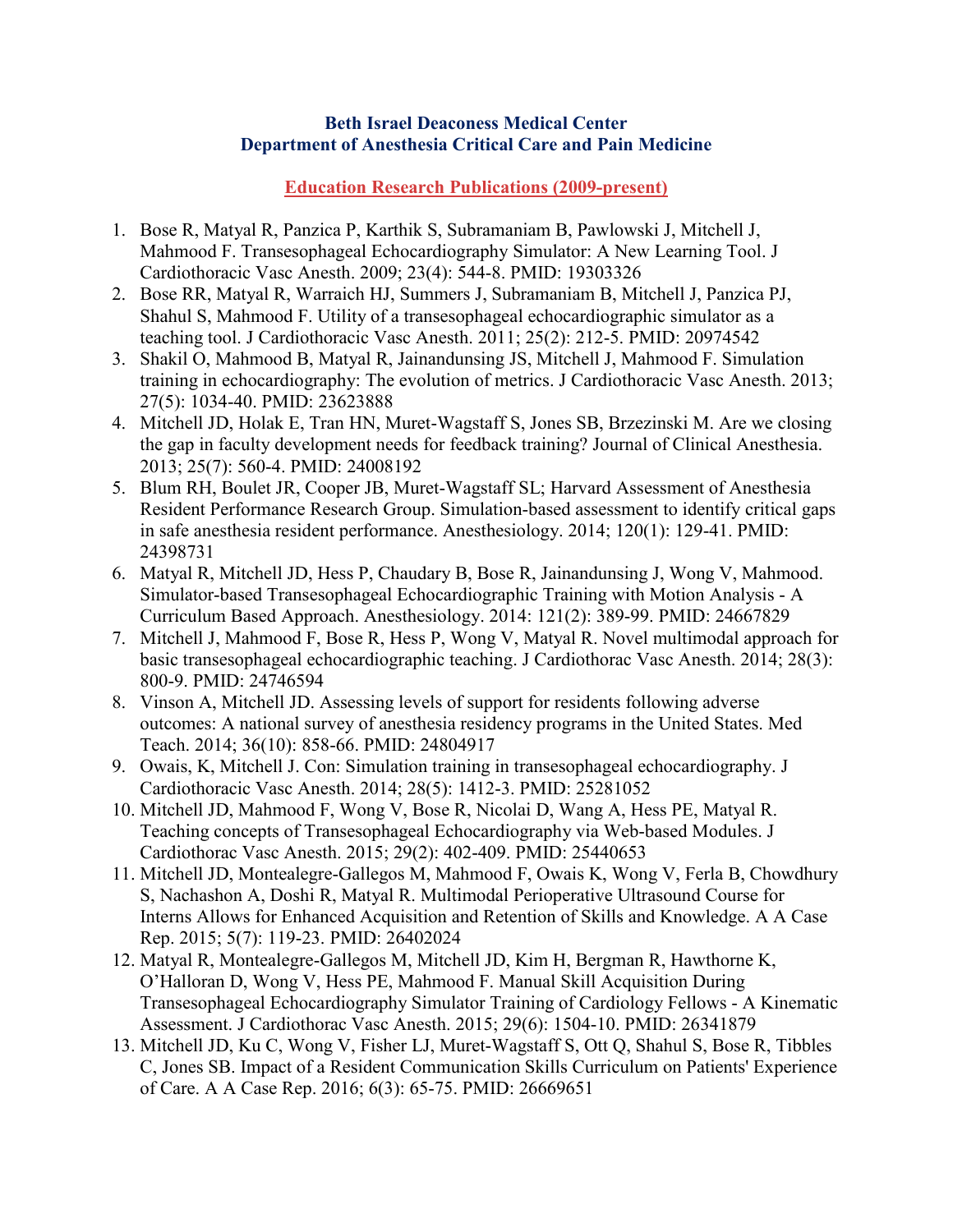- 14. Montealegre-Gallegos M, Mahmood F, Kim H, Bergman R, Mitchell JD, Bose R, Hawthorne KM, O'Halloran TD, Wong V, Hess PE, Matyal R. Imaging skills for transthoracic echocardiography in cardiology fellows: The value of motion metrics. Ann Card Anaesth. 2016; 19: 245-50. PMID: 27052064
- 15. Mahmood F, Matyal R, Skubas N, Montealegre-Gallegos M, Swaminathan M, Denault A, Sniecinski R, Mitchell JD, Taylor M, Haskins S, Shahul S, Oren-Grinberg A, Wouters P, Shook D, Reeves ST. Perioperative Ultrasound Training in Anesthesiology: A Call to Action. Anesth Analg. 2016 Jun; 122(6): 1794-1804. PMID: 27195630
- 16. Yeh L, Montealegre-Gallegos M, Mahmood F, Hess PE, Shnider M, Mitchell JD, Jones SB, Mashari A, Wong V, Matyal R. Assessment of Perioperative Ultrasound Workflow Understanding: A Consensus. 2016 Jul 9. pii: S1053-0770(16)30272-5. PMID: 27686512
- 17. Mitchell JD, Jones SB. Faculty Development in Feedback Provision. Int Anesthesiol Clin. 2016 Summer; 54(3): 54-65. PMID: 27285072
- 18. Nachshon A, Mitchell JD, Mueller A, Banner-Goodspeed VM, McSparron JI. Expert Evaluation of a Chicken Tissue-based Model for Teaching Ultrasound-guided Central Venous Catheter Insertion. JEPM. 2017 Jul 1;19(1): E503. PMID: 28377943
- 19. Mitchell JD, Ku C, Diachun C, DiLorenzo A, Lee DE, Karan S, Wong V, Shell RM, Brzezinski M, Jones SB. Enhancing Feedback on Professionalism and Communication Skills in Anesthesia Residency Programs. Anesth Analg. 2017 Aug; 125(2): 620-631. PMID: 28598926
- 20. Martinelli SM, Chen F, DiLorenzo A, Mayer DC, Fiarbanks S, Moran K, Ku C, Mitchell JD, Bowe EA, Royal KD, Hendrickse A, VanDyke K, Trawicki MC, Rankin D, Guldan GJ, Hand W, Gallagher C, Jacob Z, Zvara DA, McEvoy MD, Schell RM. Results of a flipped classroom teaching approach in anesthesiology residents. JGME. 2017 August; 9(4): 485- 490. PMID: 28824763
- 21. Al Ghofaily L, Mitchell JD, Woodworth G. Anesthesia Residency Training in Cardiac Anesthesia: Development of a Model Curricula and Educational Resources: The Anesthesia Toolbox. J Cardiothorac Vasc Anesth. 2017 Nov 23. PMID: 29306616
- 22. Blum RH, Muret-Wagstaff SL, Boulet JR, Cooper JB, Petrusa ER, Baker KH, Davidyuk G, Dearden JL, Feinstein DM, Jones SB, Kimball WR, Mitchell JD, Nadelberg RL, Wiser SH, Albrecht MA, Anastasi AK, Bose RR, Chang LY, Culley DJ, Fisher LJ, Grover M, Klainer SB, Kveraga R, Martel JP, McKenna SS, Minehart RD, Mitchell JD, Mountjoy JR, Pawlowski JB, Pilon RN, Shook DC, Silver DA, Warfield CA, Zaleski KL; Harvard Assessment of Anesthesia Resident Performance Research Group. Simulation-based Assessment to Reliably Identify Key Resident Performance Attributes. Anesthesiology. 2018 Jan 24. [Epub ahead of print] PMID: 29369062
- 23. Mitchell JD, Amir R, Montealegre-Gallegos M, Mahmood F, Shnider M, Mashari A, Yeh L, Bose R, Wong V, Hess P, Amador Y, Jeganathan J, Jones SB, Matyal R. Summative Objective Structured Clinical Examination Assessment at the End of Anesthesia Residency for Perioperative Ultrasound. Anesth Analg. 2018 June. 126(6):2065-2068. PMID: 29381519
- 24. Mahmood F, Mahmood E, Dorfman RG, Mitchell J, Mahmood FU, Jones SB, Matyal RM. Augmented Reality and Ultrasound Education: Initial Experience. J Cardiothorac Vasc Anesth. 2018 Jun;32(3):1363-1367. PMID: 29452879
- 25. Khan N, Mueller A, Mitchell JD, Bose S. Learning Beyond the Operating Room: A Call for Feedback on Postoperative Care. Canadian Journal of Anesthesia. 2018 May 9. PMID: 29744814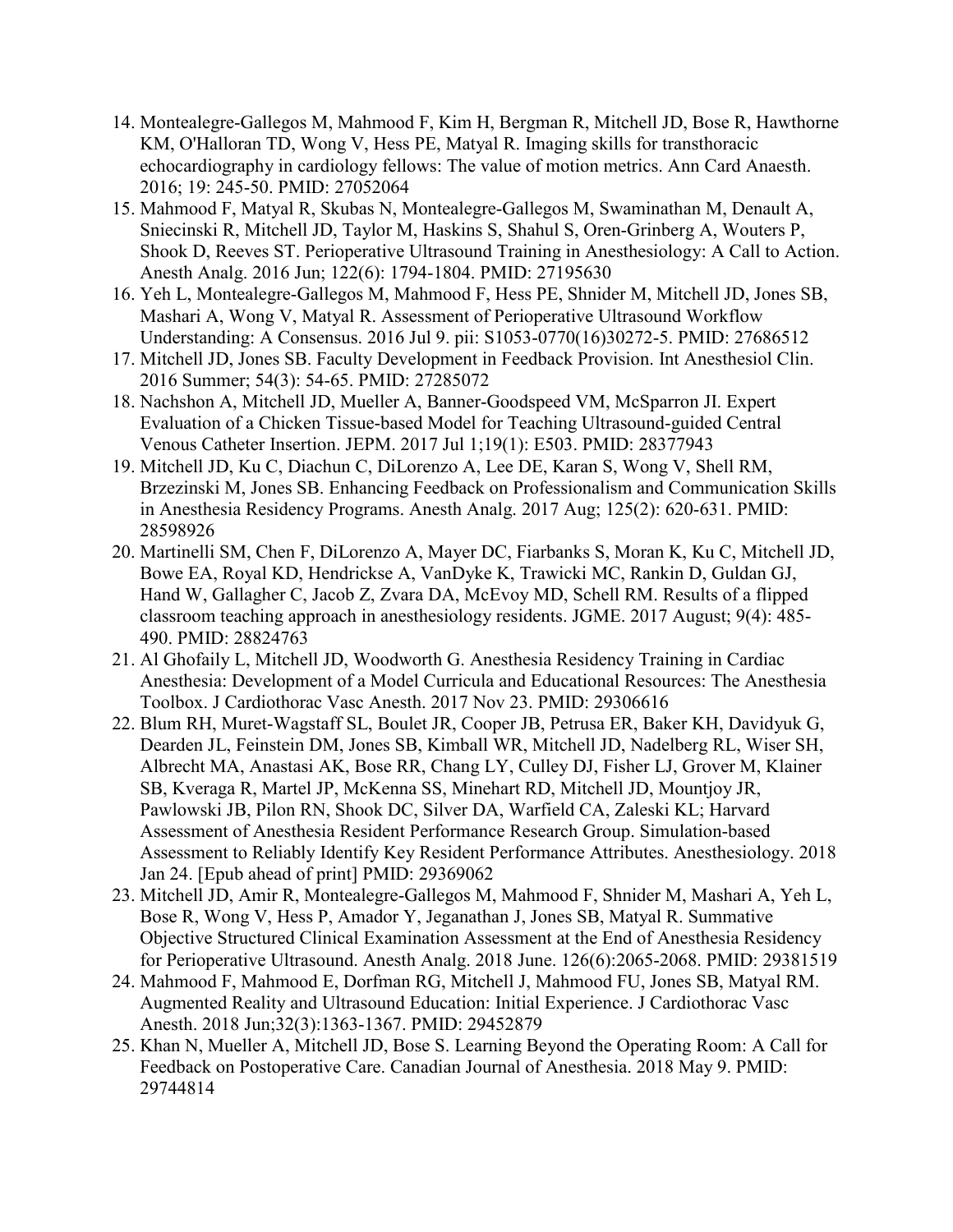- 26. Matyal R, Mahmood F, Kino ZO, Jones S, Yeh L, Amir R, Bose R, Mitchell JD. Evaluation of the quality of transesophageal echocardiography images and verification of proficiency. Echo Res Pract. 2018 Sep 1;5(3):89-95. PMID: 29743181
- 27. Eosakul ST, Wong V, Ku CM, Mitchell JD. Learning Preferences of First-Year Anesthesiology Residents During Their Orientation Month: A Single-Institution Study. A A Pract. 2019 Feb 12(88-92). PMID: 30134254
- 28. Matyal R, Mahmood F, Bortman J, Mitchell J, Montealegre-Gallegos M, Amir R, Kent T, Wong V, Amador Y, Gao Z. Training Surgical Residents for Ultrasound Guided Assessment and Management of Unstable Patients. J Surg Educ. 2019 Mar-Apr;76(2):540-547. PMID: 30322694
- 29. Matyal R, Mitchell JD (Co-first author), Mahmood F, Oren-Grinberg A, Leibowitz A, Mador Y, Wong V, Khamooshian A, Mahmood F, Amir R, Bortman J, Jones SB. Faculty Focused Perioperative Ultrasound Training Program: A Single Center Experience. J Cardiothorac Vasc Anesth. 2019 Apr;33(4):1037-1043. PMID: 30638919
- 30. Mitchell JD, Ku C, Lutz B, Shahul S, Wong V, Jones SB. A Customizable Curriculum to Enhance Resident Communication Skills. Anesth Analg. Nov;129(5):e155-158. Accompanied by editorial. PMID: 30829671
- 31. Bortman J, Mahmood F, Mitchell J, Feng R, Baribeau Y, Wong V, Coolidge B, Bose R, Gao Z, Jones S, Matyal R. Ultrasound-guided Intravenous Line Placement Course for Certified Registered Nurse Anesthetists: A Necessary Next Step. AANA J. 2019 Aug;87(4):269-275. PMID: 31587710
- 32. Brzezinski M, Kukreja J, Mitchell JD. Time-Efficient, Goal-Directed, and Evidence-Based Teaching in the ICU. Current Opinions in Anesthesiology. 2019 Apr;32(2):136-143. PMID: 30817385
- 33. Martinelli SM, Isaak RS, Schell RM, Mitchell JD, McEvoy MD, Chen F. Learners and Luddites in the Twenty-first Century: Bringing Evidence-based Education to Anesthesiology. Anesthesiology. 2019 Oct;131(4):908-928. PMID: 31365369
- 34. Ryason A, Petrusa ER, Kruger U, Xia Z, Wong VT, Jones DB, De S, Jones SB. Development of an Endotracheal Intubation Formative Assessment Tool. J Educ Perioper Med. 2020 Jan-Mar;22(1):E635. PMID: 32432150
- 35. Walsh DP, Murugappan KR, Oren-Grinberg A, Wong VT, Mitchell JD, Matyal R. Tool to improve qualitative assessment of left ventricular systolic function. Echo Res Pract. 2020;7(1):1-8. PMID: 32190341
- 36. Walsh DP, Neves SE, Wong VT, Mitchell JD. Formation of an intraoperative educational curriculum for anesthesiology residents using a systematic approach. A A Pract. 2020 Oct;14(12):e01330. PMID: 33094949
- 37. Buhl LK, Nozari A. More Even Distribution of ACGME-mandated Cases Improves Residents' Perceptions of Fairness and Balance. J Educ Perioper Med. 2020 Oct 1;22(4):E649. PMID: 33447648
- 38. Brzezkinski M, Sawatzki R, Tran HN, Price K, Gregersen M, Wong C, Feng CM, Kimatian S, Mizuguchi A, Kukreja J, Mitchell JD, Schlect KD. An Analysis of Successful Features of Anesthesiology Journal Clubs. J Educ Perioper Med. 2020 Oct 1;22(4):E648. PMID: 33447647
- 39. Ma H\*, Ruan X\*, Wong VT, Guo W, Huang Y, Mitchell JD. Identifying the Gap between Novices and Experts in Fiberoptic Scope Control. J Educ Perioper Med. 2021 Jan 1;23(1):E655. PMID: 33778100 \*Co-first authors